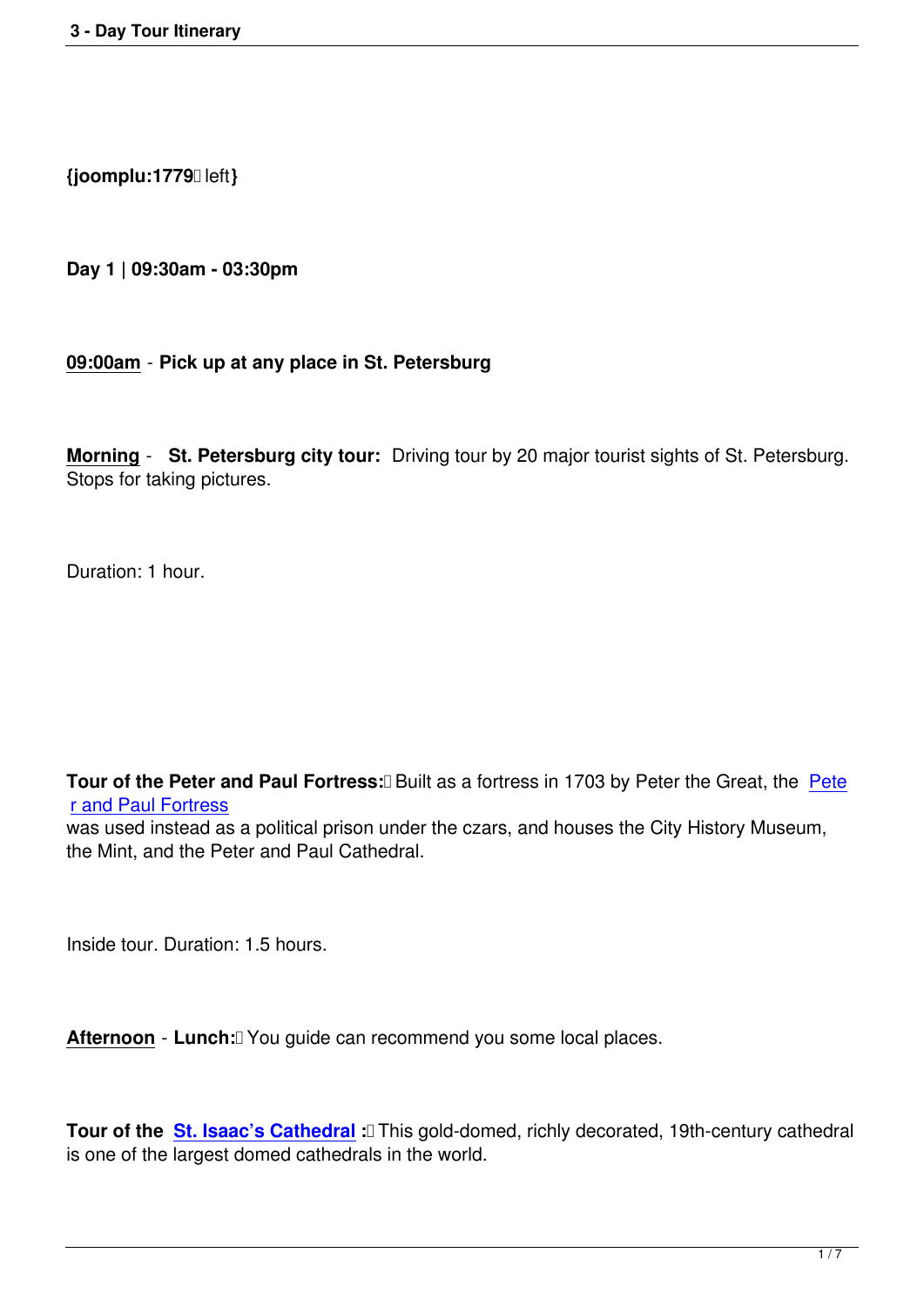Inside tour. Duration: 1 hour.

**Tour of the Yusupov Palace** : The horrifying murder of Rasputin, the notorious "mad monk" took place in this stately palace, which offers now guided tours of the crime scene and beautiful interiors of the palace.

Inside tour. Duration: 1.5 hours.

03:30pm - **Return to the hotel or other place in St. Petersburg**

----------------------------------------------------------------------------------------------------------------------------

**Day 2 | 09:00am - 05:00pm**

**09:00am** - Pick up at any place in St. Petersburg

Morning - **Tour of the Peterhof Fountain Park\***

**(recommended in May – September) or** 

**Pavlovsk Palace**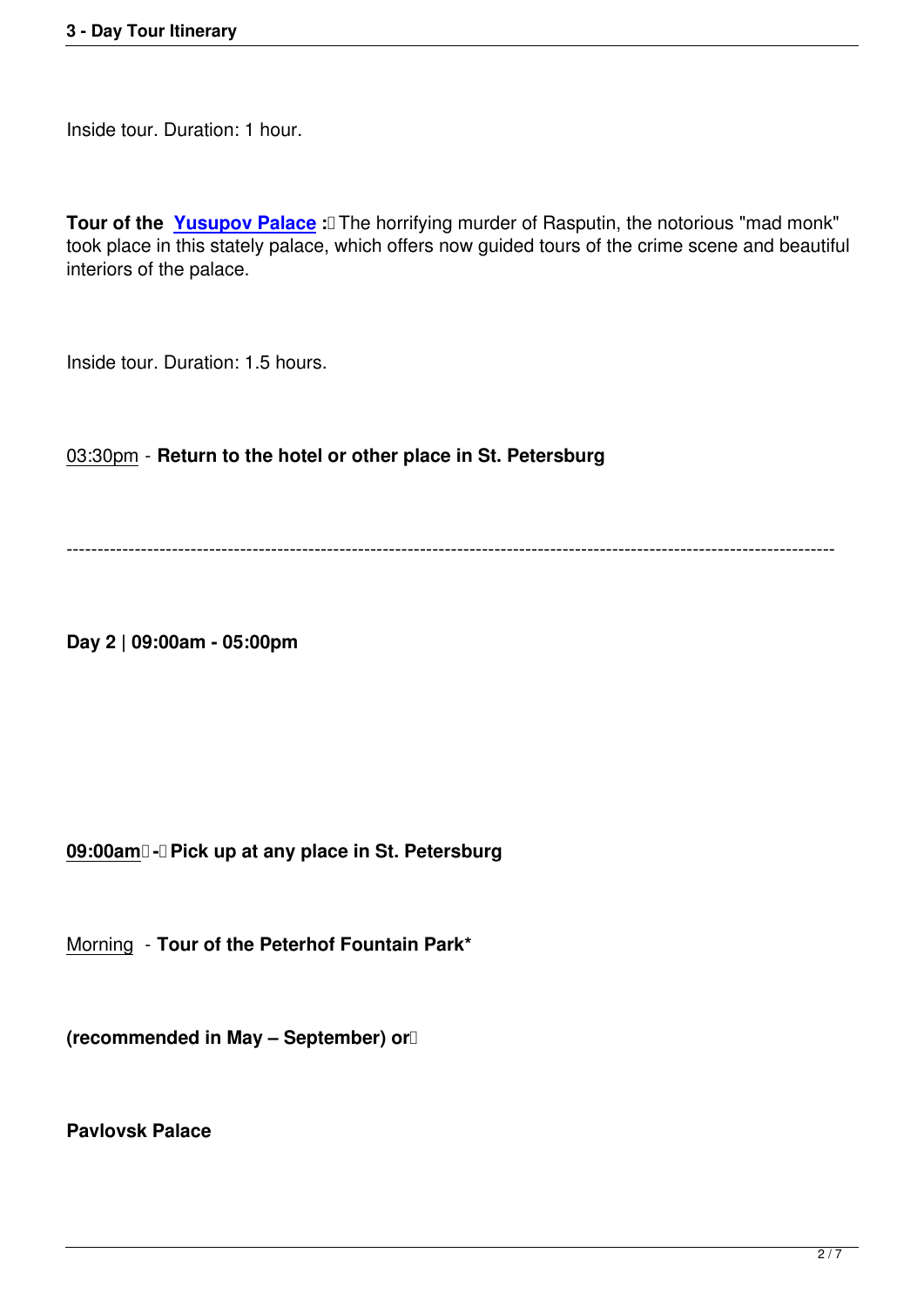**\*The Great Palace of Peterhof can be visited on your request at an extra charge.**

Peterhof : Once a formal fountain garden laid out for Peter the Great, this popular park still has more than 80 of the original marble statues. Smth about Versaille.

Duration: 2 hours.

Pavlovsk : Once the hunting grounds of czars, this 1,500-acre park contains an aviary, charming foot bridges, trails, ponds, gardens and the sprawling palace that belonged to Paul I.

Inside tour. Duration: 2 hours.

Afternoon - **Lunch:** Your guide can recommend you some local places.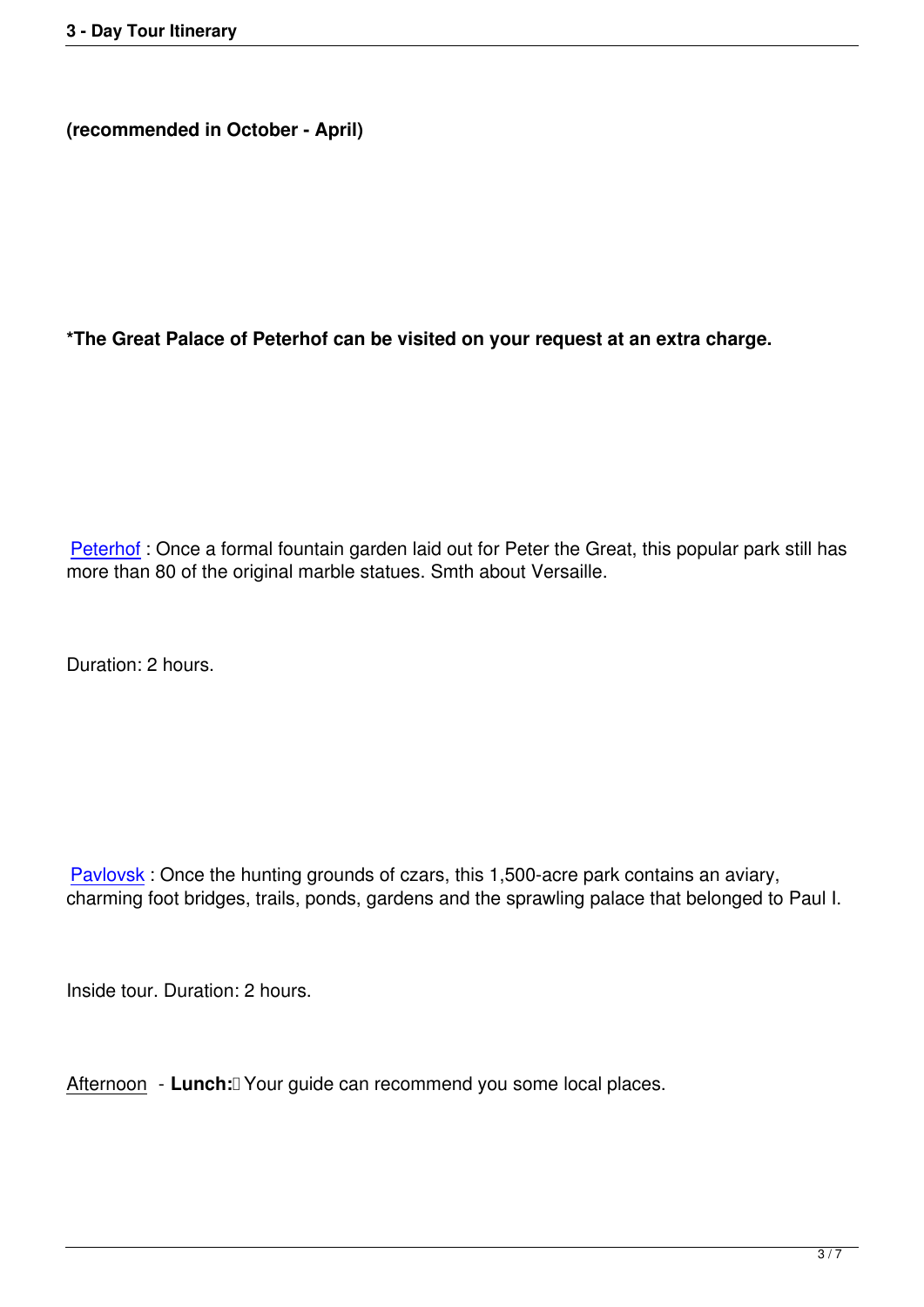**Tour of the Catherine Palace with the Amber Room:** Filled with 18th-century paintings and ornate rooms, this blue and white is surrounded by a 1400-acre park complete with fountains, bridges, the Agate Pavilion bathhouse and the Great Pond. The Palace is richly decorated wi[th gold inside and i](entertainment/st-petersburg-attractions/584-catherine-palace.html)s especiall[y famous for th](entertainment/st-petersburg-attractions/582-the-amber-room.html)e Amber Room, stolen by Nazi troops during WWII, but now recreated by Russian craftsmen.

Inside tour. Duration: 2 hours.

# **05:00pm** - **Return to the hotel or other place in St. Petersburg**

----------------------------------------------------------------------------------------------------------------------------

**Day 3 | 09:30am - 02:30pm**

### 09:30am - **Pick up at any place in St. Petersburg**

**Morning - Tour of the Cathedral of Savior on the Spilled Blood: The Cathedral of Savior** on the Spilled Blood

is a beautiful gold-draped onion-domed church built on the place of assassination of the Emperor Alexander II. It is located on a picturesque canal, one of the man[y waterways in St.](entertainment/st-petersburg-attractions/79-church-on-spilled-blood.html) [Petersburg. The cath](entertainment/st-petersburg-attractions/79-church-on-spilled-blood.html)edral is especially famous for over 7,000 square meters of mosaic interiors.

Inside tour. Duration: 30 minutes.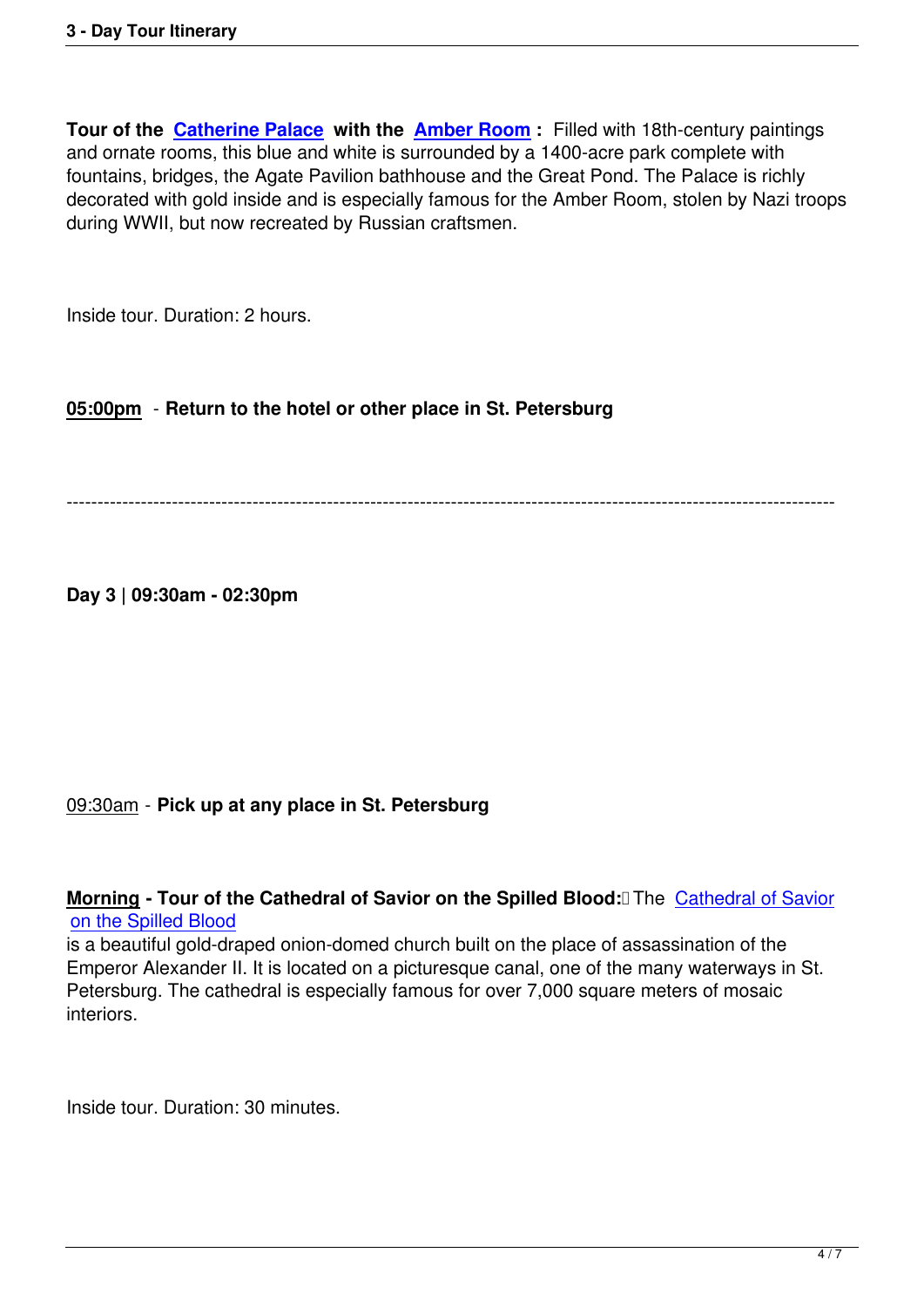**Afternoon** - **Tour of the Hermitage:** One of the most famous art museums in the world housed in the former czar's residence the Winter Palace Winter Palace and a few other adjacent buildings. This museum contains over 2.7 million exhibits including some of the world's greatest works of art.

Inside tour. Duration: 3.5 hours.

## 02:30pm - **Return to the hotel or other place in St. Petersburg**

**Duration: 3 days / 19 hours**

**Group size**  $\Box$  $\Box$  $\Box$  **Price pp, USD** 

- **1**........................ 859
- **2**........................ 499
- **3**........................ 419
- **4**........................ 369
- **5**........................ 349
- **6**........................ 319
- **7**........................ 309
- **8**........................ 299
- **9**........................ 289
- **10**...................... 279
- **11**...................... 269
- **12**...................... 259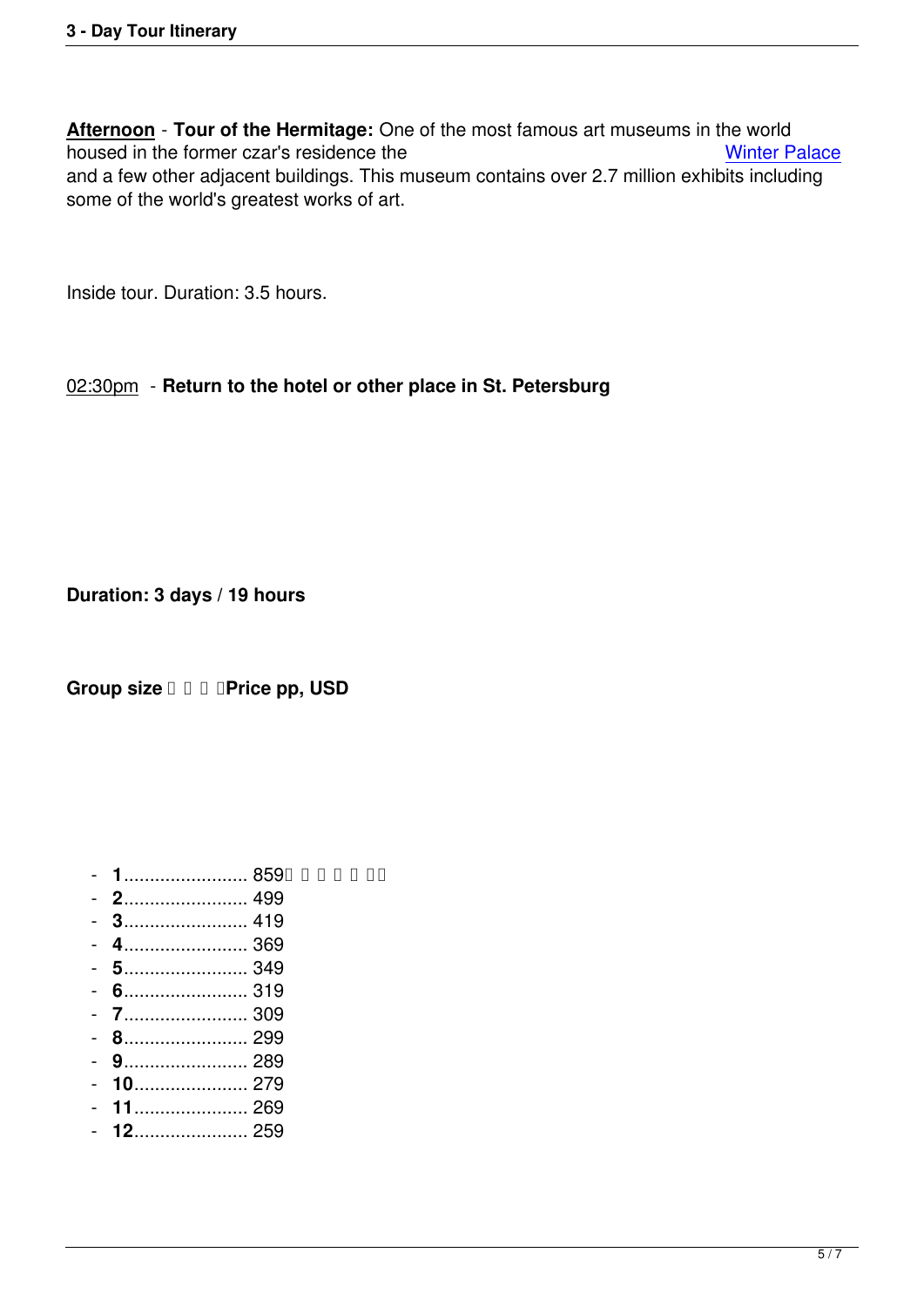## **Price includes:**

- Professional licensed English-speaking tour guide (other languages are available as well)
- Vehicle and a driver
- Entrance tickets to all the museums according to the program

**Price doesn't include:** 

- Meals
- Port permit (is necessary only if your ship docks at the Marine Façade)
- Any tours not listed in the itinerary
- Visa support
- -